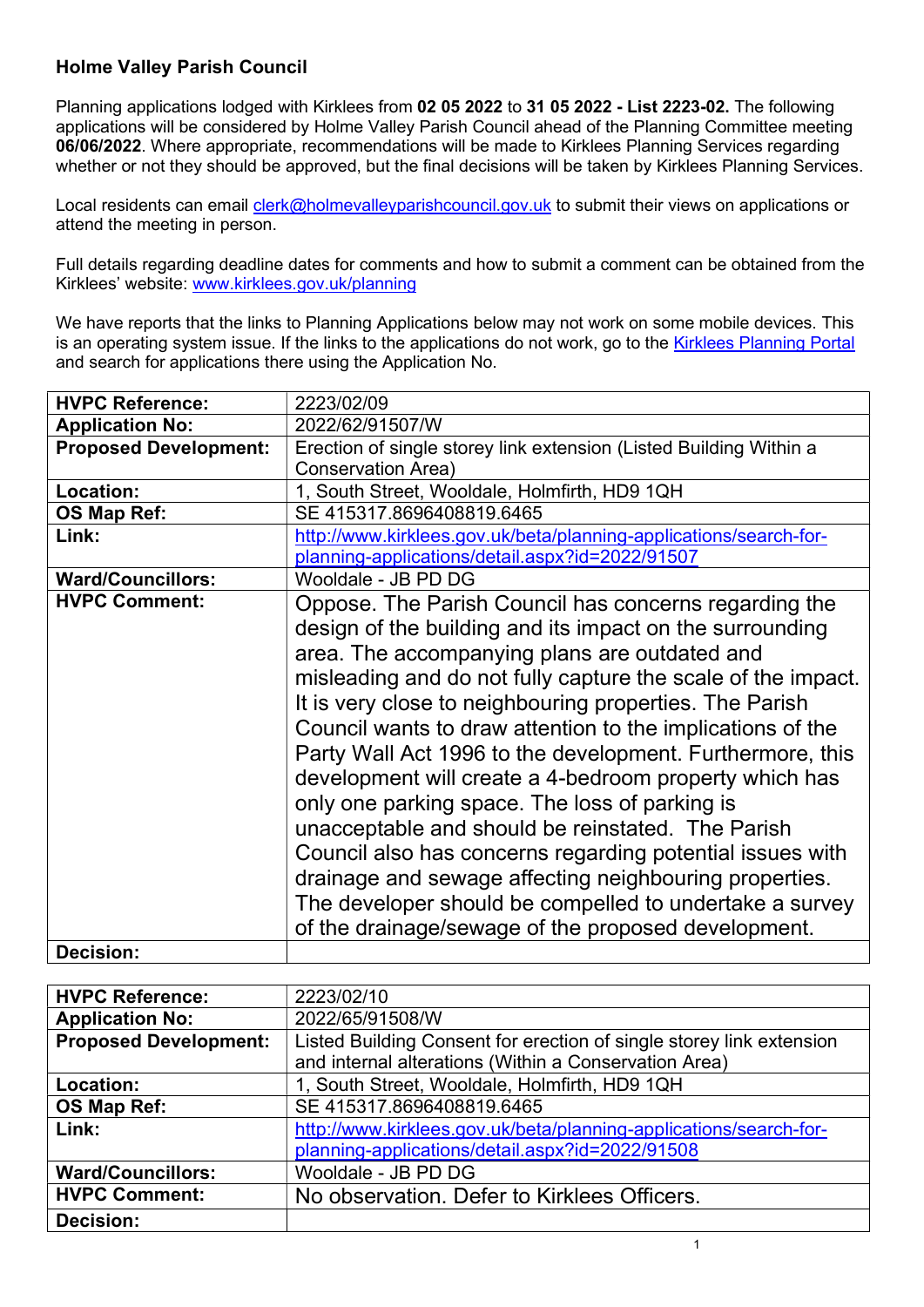| <b>HVPC Reference:</b>       | 2223/02/01                                                                                                                                                                                                             |
|------------------------------|------------------------------------------------------------------------------------------------------------------------------------------------------------------------------------------------------------------------|
| <b>Application No:</b>       | 2022/44/91470/W                                                                                                                                                                                                        |
| <b>Proposed Development:</b> | Discharge of condition12 (tree and hedgerow planting) of previous<br>Reserved Matters approval 2020/91186 for erection of 20 dwellings<br>pursuant to outline permission no. 2018/91198 for residential<br>development |
| Location:                    | Land at, Westcroft, Honley, Holmfirth, HD9                                                                                                                                                                             |
| OS Map Ref:                  | SE 413525.6475411900.1211                                                                                                                                                                                              |
| Link:                        | http://www.kirklees.gov.uk/beta/planning-applications/search-for-<br>planning-applications/detail.aspx?id=2022/91470                                                                                                   |
| <b>Ward/Councillors:</b>     | Honley Central and East - PC BL SS                                                                                                                                                                                     |
| <b>HVPC Comment:</b>         | No observation. Defer to Kirklees Officers.                                                                                                                                                                            |
| <b>Decision:</b>             |                                                                                                                                                                                                                        |

| <b>HVPC Reference:</b>       | 2223/02/02                                                        |
|------------------------------|-------------------------------------------------------------------|
| <b>Application No:</b>       | 2022/65/91483/W                                                   |
| <b>Proposed Development:</b> | Listed Building Consent for alterations to windows and doors      |
| Location:                    | Kestral, Kingfisher, Hawthorne, Holly & Curlew Cottages, Stubbin  |
|                              | Lane, Holmbridge, Holmfirth, HD9 2LT                              |
| OS Map Ref:                  | SE 412408.6234407184.5582                                         |
| Link:                        | http://www.kirklees.gov.uk/beta/planning-applications/search-for- |
|                              | planning-applications/detail.aspx?id=2022/91483                   |
| <b>Ward/Councillors:</b>     | Upper Holme Valley - KB TB                                        |
| <b>HVPC Comment:</b>         | No observation. Defer to Kirklees Officers.                       |
| Decision:                    |                                                                   |

| <b>HVPC Reference:</b>       | 2223/02/03                                                                                                                                                     |
|------------------------------|----------------------------------------------------------------------------------------------------------------------------------------------------------------|
| <b>Application No:</b>       | 2022/62/91434/W                                                                                                                                                |
| <b>Proposed Development:</b> | Alterations to existing porch structure, formation of new window<br>opening, replacement balcony balustrading and external alterations<br>to pedestrian access |
| Location:                    | Holmbrae, 35, Binns Lane, Holmfirth, HD9 3BJ                                                                                                                   |
| OS Map Ref:                  | SE 413785.0786408134.4148                                                                                                                                      |
| Link:                        | http://www.kirklees.gov.uk/beta/planning-applications/search-for-<br>planning-applications/detail.aspx?id=2022/91434                                           |
| <b>Ward/Councillors:</b>     | Upperthong - DC AW                                                                                                                                             |
| <b>HVPC Comment:</b>         | Support                                                                                                                                                        |
| <b>Decision:</b>             |                                                                                                                                                                |

| <b>HVPC Reference:</b>       | 2223/02/04                                                        |
|------------------------------|-------------------------------------------------------------------|
| <b>Application No:</b>       | 2022/62/91494/W                                                   |
| <b>Proposed Development:</b> | Erection of extension to existing stable block                    |
| Location:                    | The Old Dairy, Oldfield Road, Honley, Holmfirth, HD9 6RL          |
| <b>OS Map Ref:</b>           | SE 413452.9362410362.0107                                         |
| Link:                        | http://www.kirklees.gov.uk/beta/planning-applications/search-for- |
|                              | planning-applications/detail.aspx?id=2022/91494                   |
| <b>Ward/Councillors:</b>     | Honley South - JS                                                 |
| <b>HVPC Comment:</b>         | Support                                                           |
| <b>Decision:</b>             |                                                                   |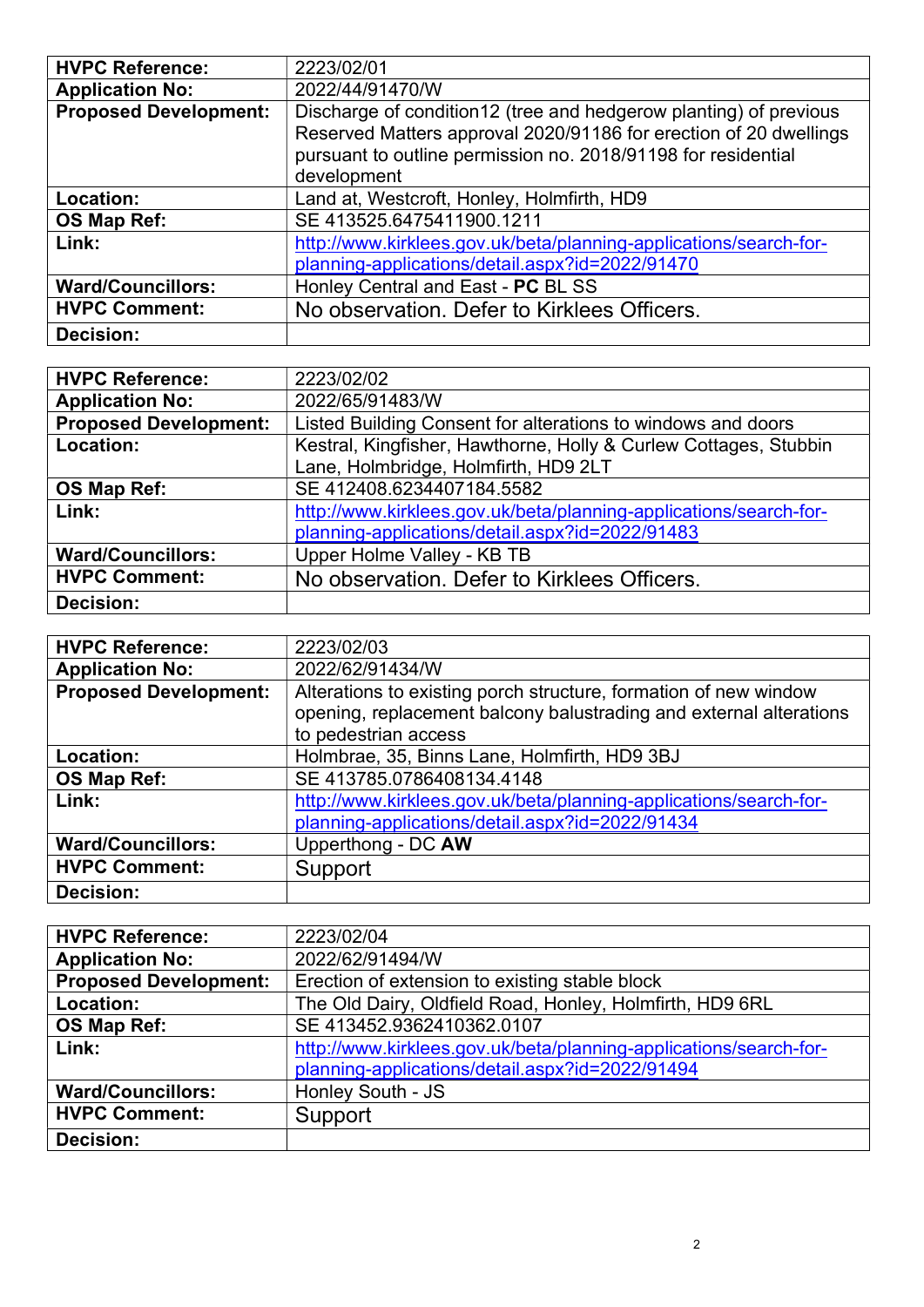| <b>HVPC Reference:</b>       | 2223/02/05                                                         |
|------------------------------|--------------------------------------------------------------------|
| <b>Application No:</b>       | 2022/CL/91496/W                                                    |
| <b>Proposed Development:</b> | Certificate of lawfulness for proposed removal and installation of |
|                              | garage doors and installation of velux roof lights                 |
| Location:                    | 5, Boshaw Mews, Scholes, Holmfirth, HD9 1WB                        |
| OS Map Ref:                  | SE 415153.3323407044.7585                                          |
| Link:                        | http://www.kirklees.gov.uk/beta/planning-applications/search-for-  |
|                              | planning-applications/detail.aspx?id=2022/91496                    |
| <b>Ward/Councillors:</b>     | Scholes - MBI RPD                                                  |
| <b>HVPC Comment:</b>         | Support                                                            |
| Decision:                    |                                                                    |

| <b>HVPC Reference:</b>       | 2223/02/06                                                          |
|------------------------------|---------------------------------------------------------------------|
| <b>Application No:</b>       | 2022/62/91318/W                                                     |
| <b>Proposed Development:</b> | Extension and alterations to existing external balcony and erection |
|                              | of 2nd floor external balcony                                       |
| Location:                    | Picturedome, Market Walk, Holmfirth, HD9 7DA                        |
| OS Map Ref:                  | SE 414220.3192408199.6026                                           |
| Link:                        | http://www.kirklees.gov.uk/beta/planning-applications/search-for-   |
|                              | planning-applications/detail.aspx?id=2022/91318                     |
| <b>Ward/Councillors:</b>     | Holmfirth Central - MBu RH                                          |
| <b>HVPC Comment:</b>         | Support                                                             |
| <b>Decision:</b>             |                                                                     |

| <b>HVPC Reference:</b>       | 2223/02/07                                                        |
|------------------------------|-------------------------------------------------------------------|
| <b>Application No:</b>       | 2022/65/91319/W                                                   |
| <b>Proposed Development:</b> | Listed Building Consent for extension and alterations to existing |
|                              | external balcony and erection of 2nd floor external balcony       |
| Location:                    | Picturedome, Market Walk, Holmfirth, HD9 7DA                      |
| OS Map Ref:                  | SE 414220.3192408199.6026                                         |
| Link:                        | http://www.kirklees.gov.uk/beta/planning-applications/search-for- |
|                              | planning-applications/detail.aspx?id=2022/91319                   |
| <b>Ward/Councillors:</b>     | Holmfirth Central - MBu RH                                        |
| <b>HVPC Comment:</b>         | No observation. Defer to the Listed Buildings Officer.            |
| <b>Decision:</b>             |                                                                   |

| <b>HVPC Reference:</b>       | 2223/02/08                                                          |
|------------------------------|---------------------------------------------------------------------|
| <b>Application No:</b>       | 2022/62/91467/W                                                     |
| <b>Proposed Development:</b> | Erection of two storey side extension single storey front extension |
|                              | with raised terrace above, conversion of existing garage and        |
|                              | erection of link structure and alterations to existing raised       |
|                              | lawn/seating area to rear                                           |
| Location:                    | 166, Greenfield Road, Holmfirth, HD9 2LP                            |
| OS Map Ref:                  | SE 412882.116408012.7367                                            |
| Link:                        | http://www.kirklees.gov.uk/beta/planning-applications/search-for-   |
|                              | planning-applications/detail.aspx?id=2022/91467                     |
| <b>Ward/Councillors:</b>     | Upperthong - DC AW                                                  |
| <b>HVPC Comment:</b>         | Oppose. The extension is too large, is right up to the              |
|                              | property border, and there is no access to the rear. Plans          |
|                              | are not clear on the provision of adequate parking.                 |
| <b>Decision:</b>             |                                                                     |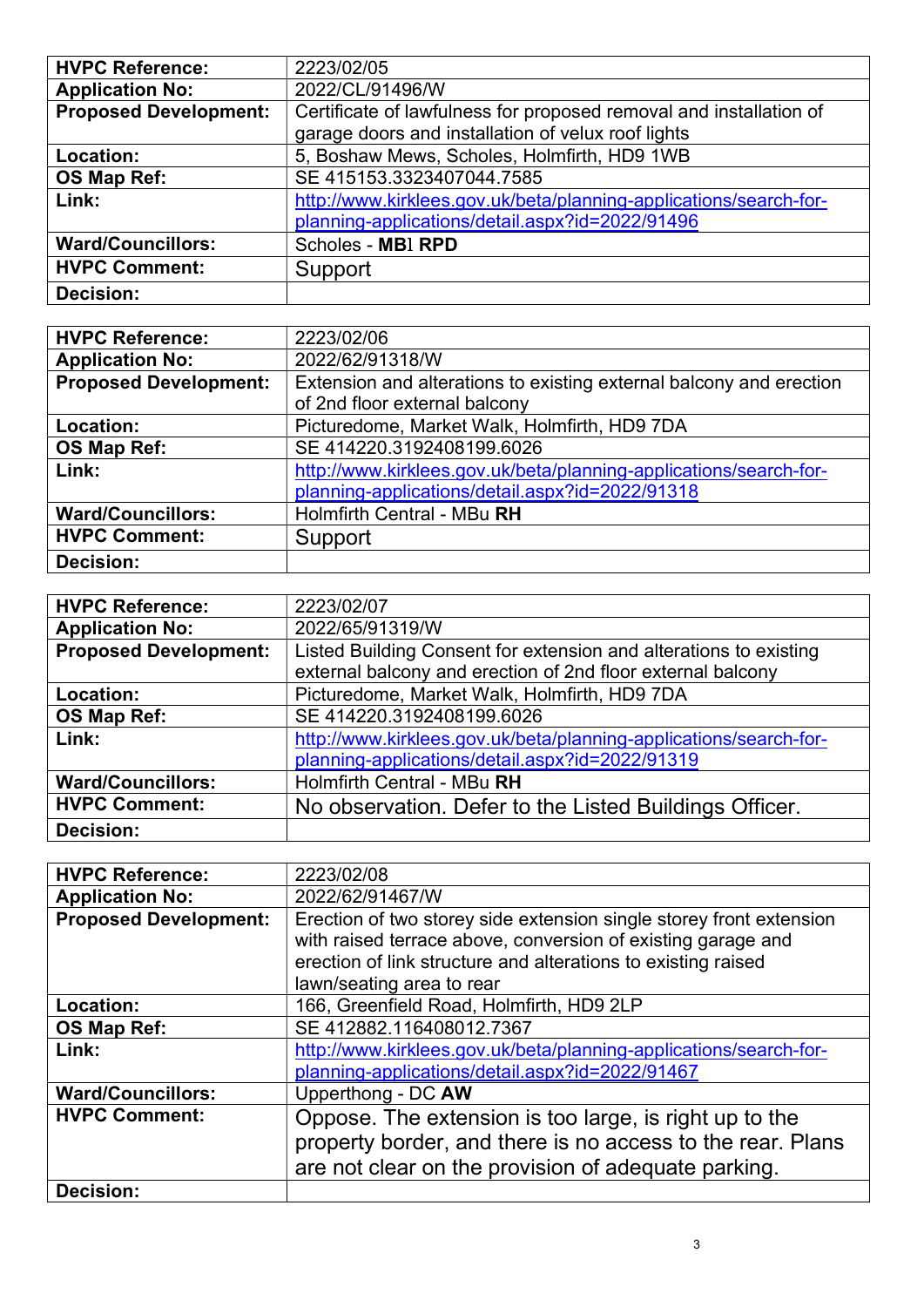| <b>HVPC Reference:</b>       | 2223/02/11                                                         |
|------------------------------|--------------------------------------------------------------------|
| <b>Application No:</b>       | 2022/62/91580/W                                                    |
| <b>Proposed Development:</b> | Erection of first floor extension and exterior alterations to form |
|                              | annexe                                                             |
| Location:                    | Law Head Farm, Law Slack Road, Hade Edge, Holmfirth, HD9 2RY       |
| OS Map Ref:                  | SE 415769.0134404522.5698                                          |
| Link:                        | http://www.kirklees.gov.uk/beta/planning-applications/search-for-  |
|                              | planning-applications/detail.aspx?id=2022/91580                    |
| <b>Ward/Councillors:</b>     | Scholes - MBI RPD                                                  |
| <b>HVPC Comment:</b>         | No observation. Plans very hard to follow.                         |
| Decision:                    |                                                                    |

| <b>HVPC Reference:</b>       | 2223/02/12                                                        |
|------------------------------|-------------------------------------------------------------------|
| <b>Application No:</b>       | 2022/62/91482/W                                                   |
| <b>Proposed Development:</b> | Erection of single storey rear extension                          |
| Location:                    | 8, Moor Park, Bradshaw Road, Honley, Holmfirth, HD9 6RJ           |
| OS Map Ref:                  | SE 413173.1798410746.9066                                         |
| Link:                        | http://www.kirklees.gov.uk/beta/planning-applications/search-for- |
|                              | planning-applications/detail.aspx?id=2022/91482                   |
| <b>Ward/Councillors:</b>     | Honley South - JS                                                 |
| <b>HVPC Comment:</b>         | Support                                                           |
| <b>Decision:</b>             |                                                                   |

| <b>HVPC Reference:</b>       | 2223/02/13                                                             |
|------------------------------|------------------------------------------------------------------------|
| <b>Application No:</b>       | 2022/62/91485/W                                                        |
| <b>Proposed Development:</b> | Demolition of existing conservatory and erection of single storey rear |
|                              | extension (Within a Conservation Area)                                 |
| Location:                    | 11A, Town Gate, Upperthong, Holmfirth, HD9 3UX                         |
| OS Map Ref:                  | SE 412881408385                                                        |
| Link:                        | http://www.kirklees.gov.uk/beta/planning-applications/search-for-      |
|                              | planning-applications/detail.aspx?id=2022/91485                        |
| <b>Ward/Councillors:</b>     | Upperthong - DC AW                                                     |
| <b>HVPC Comment:</b>         | Support                                                                |
| <b>Decision:</b>             |                                                                        |

| <b>HVPC Reference:</b>       | 2223/02/14                                                        |
|------------------------------|-------------------------------------------------------------------|
| <b>Application No:</b>       | 2022/62/91546/W                                                   |
| <b>Proposed Development:</b> | Erection of detached garden workshop (within a Conservation Area) |
| Location:                    | The Lodge, 1, River Park, Honley, Holmfirth, HD9 6PS              |
| OS Map Ref:                  | SE 413950.5107412065.6504                                         |
| Link:                        | http://www.kirklees.gov.uk/beta/planning-applications/search-for- |
|                              | planning-applications/detail.aspx?id=2022/91546                   |
| <b>Ward/Councillors:</b>     | Honley Central and East - PC BL SS                                |
| <b>HVPC Comment:</b>         | Support subject to the retention of sufficient onsite parking.    |
| <b>Decision:</b>             |                                                                   |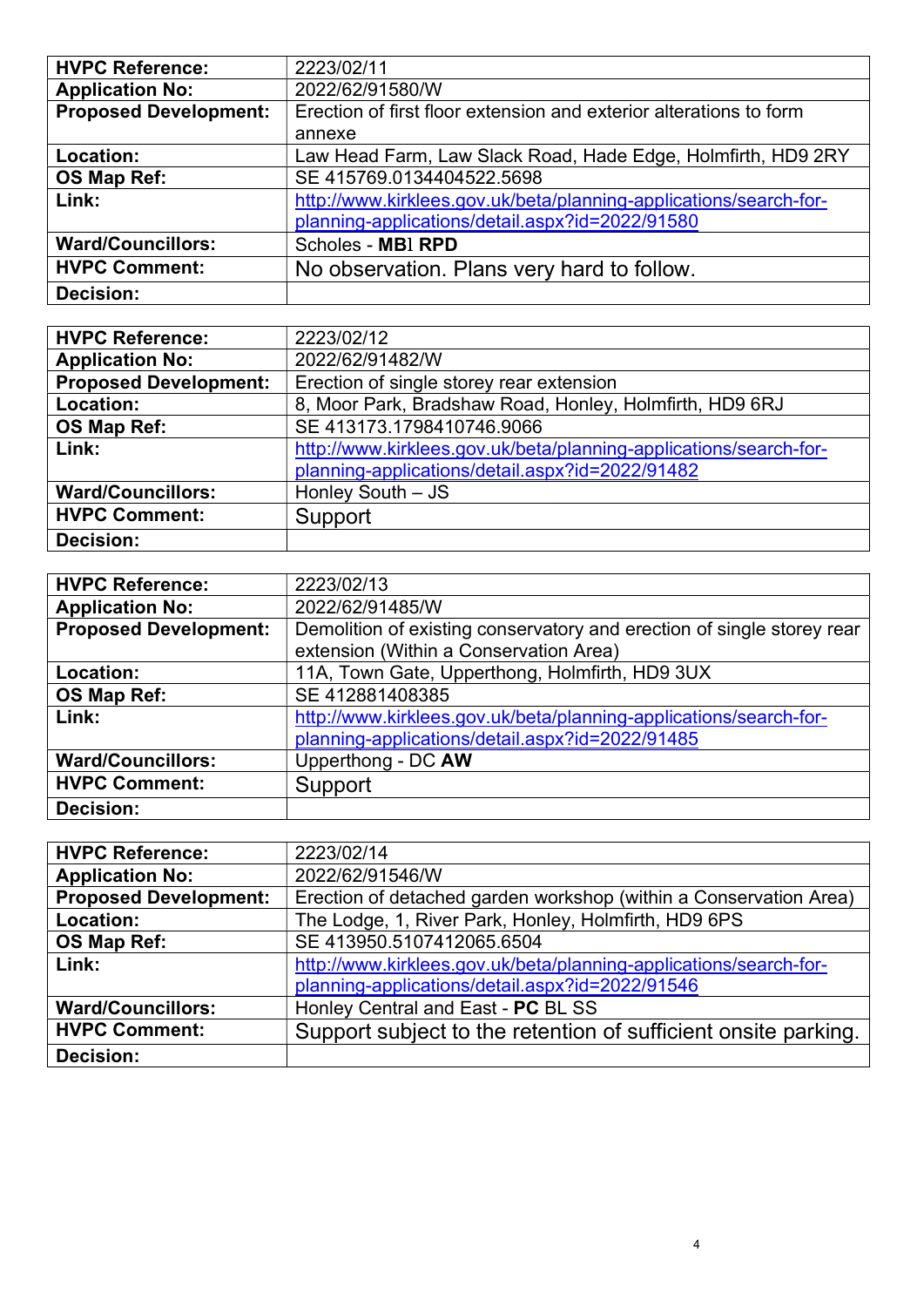| <b>HVPC Reference:</b>                           | 2223/02/15                                                                                                      |
|--------------------------------------------------|-----------------------------------------------------------------------------------------------------------------|
| <b>Application No:</b>                           | 2021/92206                                                                                                      |
| <b>Proposed Development:</b>                     | Erection of 137 homes with open space, landscaping and                                                          |
|                                                  | associated infrastructure                                                                                       |
| Location:                                        | Land Off, Woodhead Road, Brockholes, Holmfirth                                                                  |
| OS Map Ref:                                      | SE 414768.9578 411137.6029                                                                                      |
| Link:                                            | https://www.kirklees.gov.uk/beta/planning-applications/search-for-                                              |
|                                                  | planning-applications/detail.aspx?id=2021/92206                                                                 |
| <b>Ward/Councillors:</b><br><b>HVPC Comment:</b> | <b>Brockholes - MP</b>                                                                                          |
|                                                  | Oppose because of:                                                                                              |
|                                                  | 1) Over-intensification of the site.                                                                            |
|                                                  | 2) The development is too isolated. There is a lack of                                                          |
|                                                  | basic connectivity to the village centre at Brockholes.                                                         |
|                                                  | There is no safe cycling and pedestrian access to local                                                         |
|                                                  | amenities, services and schools, with no pavement. The                                                          |
|                                                  | highway is too dangerous at Smithy Place Lane.                                                                  |
|                                                  | Developers should be prioritising identifying and                                                               |
|                                                  | developing a safe route to the local school.                                                                    |
|                                                  | 3) The application continues to be weak on renewables                                                           |
|                                                  | and sustainability. The developer's "fabric first" approach                                                     |
|                                                  | is inadequate. A sustainability statement is needed with                                                        |
|                                                  | more engagement on green energy strategies. A                                                                   |
|                                                  | development of this size should as a fundamental part of                                                        |
|                                                  |                                                                                                                 |
|                                                  | its infrastructure be planning for extensive, renewable                                                         |
|                                                  | energy generation across the site. The applicant is again                                                       |
|                                                  | prompted to reflect on the guidance from the Holme Valley                                                       |
|                                                  | Neighbourhood Development Plan which states that:                                                               |
|                                                  | "Promoting Renewable Energy 1. In that part of the                                                              |
|                                                  | neighbourhood area where Kirklees Council is the local                                                          |
|                                                  | planning authority, proposals for individual and community                                                      |
|                                                  | scale energy from hydro-electric, solar photovoltaic                                                            |
|                                                  | panels, biomass, anaerobic air digestion and ground                                                             |
|                                                  | source heating will be supported where they can be                                                              |
|                                                  | achieved without conflicting with the NDP policies to                                                           |
|                                                  | protect and enhance the landscape and built character of                                                        |
|                                                  | the Valley. 2. New developments should develop                                                                  |
|                                                  |                                                                                                                 |
|                                                  | opportunities to deliver on site heat networks using                                                            |
|                                                  | renewable energy sources." Holme Valley Neighbourhood<br>Development "Made" Plan, December 2021 p152 Policy 12: |
|                                                  | Promoting Sustainability                                                                                        |
|                                                  |                                                                                                                 |
|                                                  | The Parish Council does welcome the increase in the                                                             |
|                                                  | number of affordable properties, and the increased                                                              |
|                                                  | engagement of the applicant/developer with some aspects                                                         |
|                                                  | of the Holme Valley Neighbourhood Development Plan.                                                             |
| Decision:                                        |                                                                                                                 |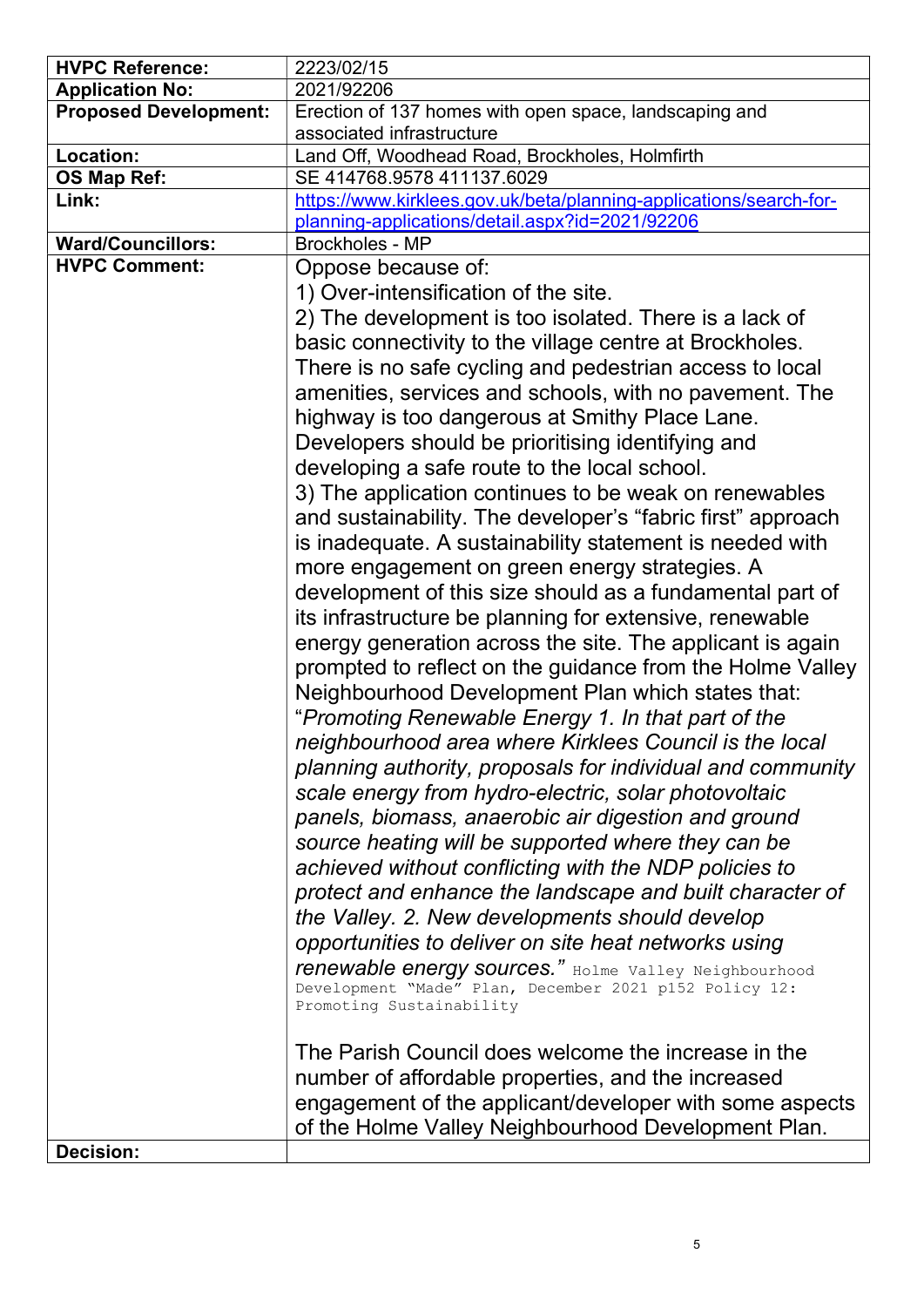| <b>HVPC Reference:</b>       | 2223/02/16                                                          |
|------------------------------|---------------------------------------------------------------------|
| <b>Application No:</b>       | 2022/62/91603/W                                                     |
| <b>Proposed Development:</b> | Erection of single storey side extension and relocation of existing |
|                              | integral garage                                                     |
| Location:                    | 23, White Wells Gardens, Scholes, Holmfirth, HD9 1TZ                |
| OS Map Ref:                  | SE 415935.2642407399.8783                                           |
| Link:                        | http://www.kirklees.gov.uk/beta/planning-applications/search-for-   |
|                              | planning-applications/detail.aspx?id=2022/91603                     |
| <b>Ward/Councillors:</b>     | Scholes - MBI RPD                                                   |
| <b>HVPC Comment:</b>         | Support                                                             |
| <b>Decision:</b>             |                                                                     |

| <b>HVPC Reference:</b>       | 2223/02/17                                                        |
|------------------------------|-------------------------------------------------------------------|
|                              |                                                                   |
| <b>Application No:</b>       | 2022/62/91620/W                                                   |
| <b>Proposed Development:</b> | Erection of extensions creating first floor to existing bungalow, |
|                              | internal and external alterations                                 |
| Location:                    | 2, Town End Avenue, Wooldale, Holmfirth, HD9 1QW                  |
| OS Map Ref:                  | SE 415122.1071409092.1927                                         |
| Link:                        | http://www.kirklees.gov.uk/beta/planning-applications/search-for- |
|                              | planning-applications/detail.aspx?id=2022/91620                   |
| <b>Ward/Councillors:</b>     | Wooldale - JB PD DG                                               |
| <b>HVPC Comment:</b>         | Oppose on the basis of over-intensification of the site.          |
| <b>Decision:</b>             |                                                                   |

| <b>HVPC Reference:</b>       | 2223/02/18                                                        |
|------------------------------|-------------------------------------------------------------------|
| <b>Application No:</b>       | 2022/62/91537/W                                                   |
| <b>Proposed Development:</b> | Erection of home office and means of escape window to existing    |
|                              | dwelling                                                          |
| Location:                    | Lindley Cottage, Ward Place, Ward Place Lane, Holmfirth, HD9 2AB  |
| OS Map Ref:                  | SE 413915.2875407410.1068                                         |
| Link:                        | http://www.kirklees.gov.uk/beta/planning-applications/search-for- |
|                              | planning-applications/detail.aspx?id=2022/91537                   |
| <b>Ward/Councillors:</b>     | Holmfirth Central - MBu RH                                        |
| <b>HVPC Comment:</b>         | Support                                                           |
| <b>Decision:</b>             |                                                                   |

| <b>HVPC Reference:</b>       | 2223/02/19                                                        |
|------------------------------|-------------------------------------------------------------------|
| <b>Application No:</b>       | 2022/65/91539/W                                                   |
| <b>Proposed Development:</b> | Listed Building Consent for erection of home office and means of  |
|                              | escape window to existing dwelling                                |
| Location:                    | Lindley Cottage, Ward Place, Ward Place Lane, Holmfirth, HD9 2AB  |
| OS Map Ref:                  | SE 413915.2875407410.1068                                         |
| Link:                        | http://www.kirklees.gov.uk/beta/planning-applications/search-for- |
|                              | planning-applications/detail.aspx?id=2022/91539                   |
| <b>Ward/Councillors:</b>     | Holmfirth Central - MBu RH                                        |
| <b>HVPC Comment:</b>         | No observation. Defer to Kirklees Officers.                       |
| <b>Decision:</b>             |                                                                   |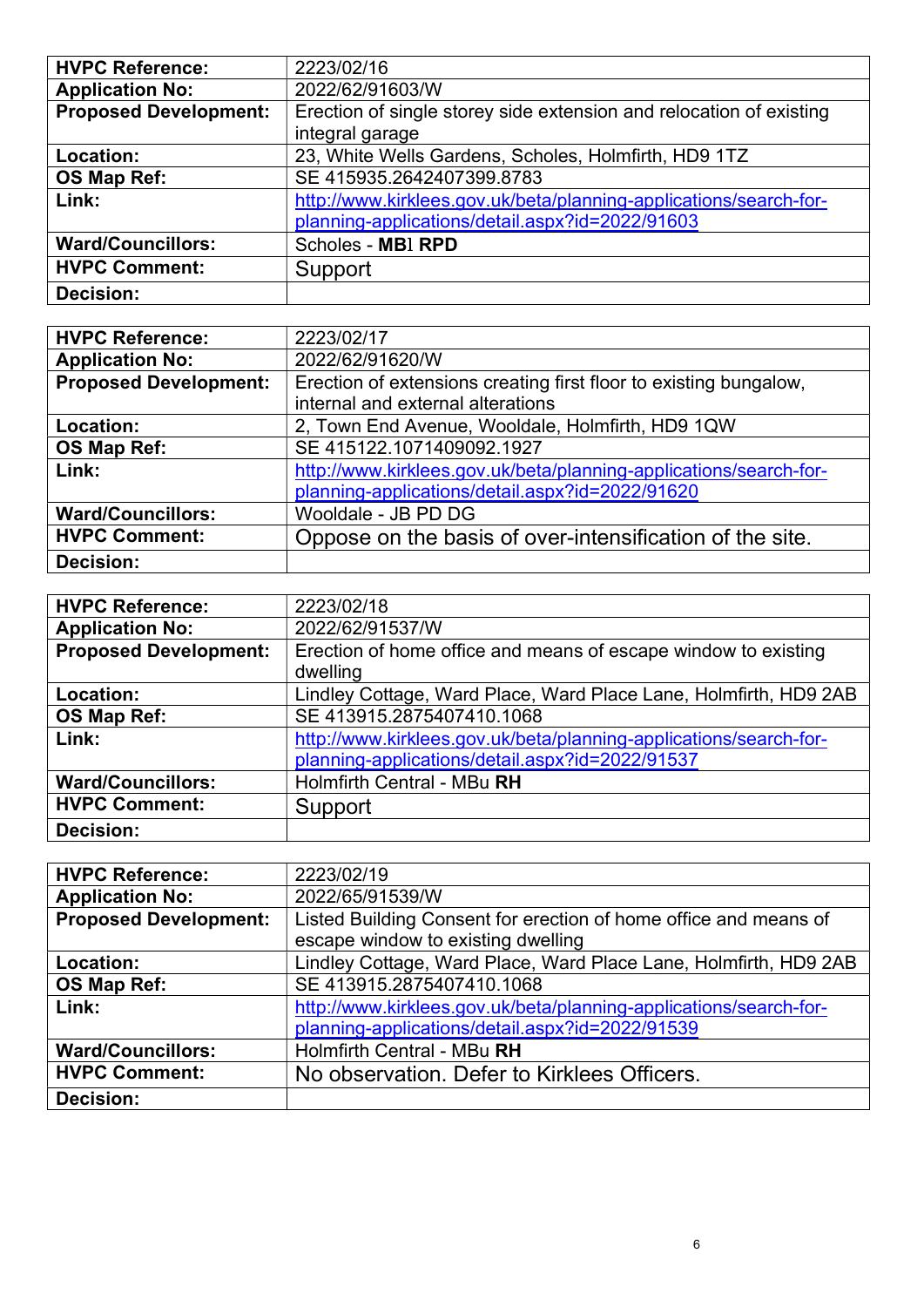| <b>HVPC Reference:</b>       | 2223/02/20                                                                                                                                                                                                                                                                                                                                                                                                                                                                                                                                                                                                                                                                                                                                                                                                                                                                                       |
|------------------------------|--------------------------------------------------------------------------------------------------------------------------------------------------------------------------------------------------------------------------------------------------------------------------------------------------------------------------------------------------------------------------------------------------------------------------------------------------------------------------------------------------------------------------------------------------------------------------------------------------------------------------------------------------------------------------------------------------------------------------------------------------------------------------------------------------------------------------------------------------------------------------------------------------|
| <b>Application No:</b>       | 2022/62/91623/W                                                                                                                                                                                                                                                                                                                                                                                                                                                                                                                                                                                                                                                                                                                                                                                                                                                                                  |
| <b>Proposed Development:</b> | Erection of single storey extension to rear                                                                                                                                                                                                                                                                                                                                                                                                                                                                                                                                                                                                                                                                                                                                                                                                                                                      |
| Location:                    | 3, Lower Royd, Honley, Holmfirth, HD9 6LR                                                                                                                                                                                                                                                                                                                                                                                                                                                                                                                                                                                                                                                                                                                                                                                                                                                        |
| OS Map Ref:                  | SE 414516.7588412414.0699                                                                                                                                                                                                                                                                                                                                                                                                                                                                                                                                                                                                                                                                                                                                                                                                                                                                        |
| Link:                        | http://www.kirklees.gov.uk/beta/planning-applications/search-for-                                                                                                                                                                                                                                                                                                                                                                                                                                                                                                                                                                                                                                                                                                                                                                                                                                |
|                              | planning-applications/detail.aspx?id=2022/91623                                                                                                                                                                                                                                                                                                                                                                                                                                                                                                                                                                                                                                                                                                                                                                                                                                                  |
| <b>Ward/Councillors:</b>     | Honley Central and East - PC BL SS                                                                                                                                                                                                                                                                                                                                                                                                                                                                                                                                                                                                                                                                                                                                                                                                                                                               |
| <b>HVPC Comment:</b>         | Support                                                                                                                                                                                                                                                                                                                                                                                                                                                                                                                                                                                                                                                                                                                                                                                                                                                                                          |
| <b>Decision:</b>             |                                                                                                                                                                                                                                                                                                                                                                                                                                                                                                                                                                                                                                                                                                                                                                                                                                                                                                  |
|                              |                                                                                                                                                                                                                                                                                                                                                                                                                                                                                                                                                                                                                                                                                                                                                                                                                                                                                                  |
| <b>HVPC Reference:</b>       | 2223/02/21                                                                                                                                                                                                                                                                                                                                                                                                                                                                                                                                                                                                                                                                                                                                                                                                                                                                                       |
| <b>Application No:</b>       | 2022/62/91653/W                                                                                                                                                                                                                                                                                                                                                                                                                                                                                                                                                                                                                                                                                                                                                                                                                                                                                  |
| <b>Proposed Development:</b> | Erection of single storey extension to front and porch to rear                                                                                                                                                                                                                                                                                                                                                                                                                                                                                                                                                                                                                                                                                                                                                                                                                                   |
| Location:                    | Rosewood Mill, The Stable Block Wilshaw Road, Netherthong,                                                                                                                                                                                                                                                                                                                                                                                                                                                                                                                                                                                                                                                                                                                                                                                                                                       |
|                              | Holmfirth, HD9 3US                                                                                                                                                                                                                                                                                                                                                                                                                                                                                                                                                                                                                                                                                                                                                                                                                                                                               |
| OS Map Ref:                  | SE 412370.6836409528.355                                                                                                                                                                                                                                                                                                                                                                                                                                                                                                                                                                                                                                                                                                                                                                                                                                                                         |
| Link:                        | http://www.kirklees.gov.uk/beta/planning-applications/search-for-                                                                                                                                                                                                                                                                                                                                                                                                                                                                                                                                                                                                                                                                                                                                                                                                                                |
|                              | planning-applications/detail.aspx?id=2022/91653                                                                                                                                                                                                                                                                                                                                                                                                                                                                                                                                                                                                                                                                                                                                                                                                                                                  |
| <b>Ward/Councillors:</b>     | Netherthong - JD JR                                                                                                                                                                                                                                                                                                                                                                                                                                                                                                                                                                                                                                                                                                                                                                                                                                                                              |
| <b>HVPC Comment:</b>         | The Parish Council supports the extension.                                                                                                                                                                                                                                                                                                                                                                                                                                                                                                                                                                                                                                                                                                                                                                                                                                                       |
|                              | However, the Parish Council wants to draw the attention of<br>officers to aspects of prior applications concerning this<br>property. Under application 2013/93023, an application<br>was submitted for a new entrance with attendant works<br>which would improve highway visibility and then allow the<br>stopping up of the existing vehicle access. The ruling was<br>that highways improvement work had to be undertaken<br>and then the original access blocked off. But in a<br>subsequent application 2018/93392, the new entrance<br>was noted as being built without the prior improvement<br>works or of the original entrance being shut off. Now,<br>under 2022/91653 the applicant clearly states in their<br>submission that they intend to use both entrances. Officers<br>should investigate whether the developer has complied<br>with the 2013 planning approval requirements. |
| <b>Decision:</b>             |                                                                                                                                                                                                                                                                                                                                                                                                                                                                                                                                                                                                                                                                                                                                                                                                                                                                                                  |

| <b>HVPC Reference:</b>       | 2223/02/22                                                        |
|------------------------------|-------------------------------------------------------------------|
| <b>Application No:</b>       | 2022/62/91662/W                                                   |
| <b>Proposed Development:</b> | Erection of single storey extension and demolition of existing    |
|                              | conservatory                                                      |
| Location:                    | 22, Meadowcroft, Honley, Holmfirth, HD9 6GJ                       |
| OS Map Ref:                  | SE 413144.3426411800.6329                                         |
| Link:                        | http://www.kirklees.gov.uk/beta/planning-applications/search-for- |
|                              | planning-applications/detail.aspx?id=2022/91662                   |
| <b>Ward/Councillors:</b>     | Honley West - SE CG                                               |
| <b>HVPC Comment:</b>         | Support                                                           |
| <b>Decision:</b>             |                                                                   |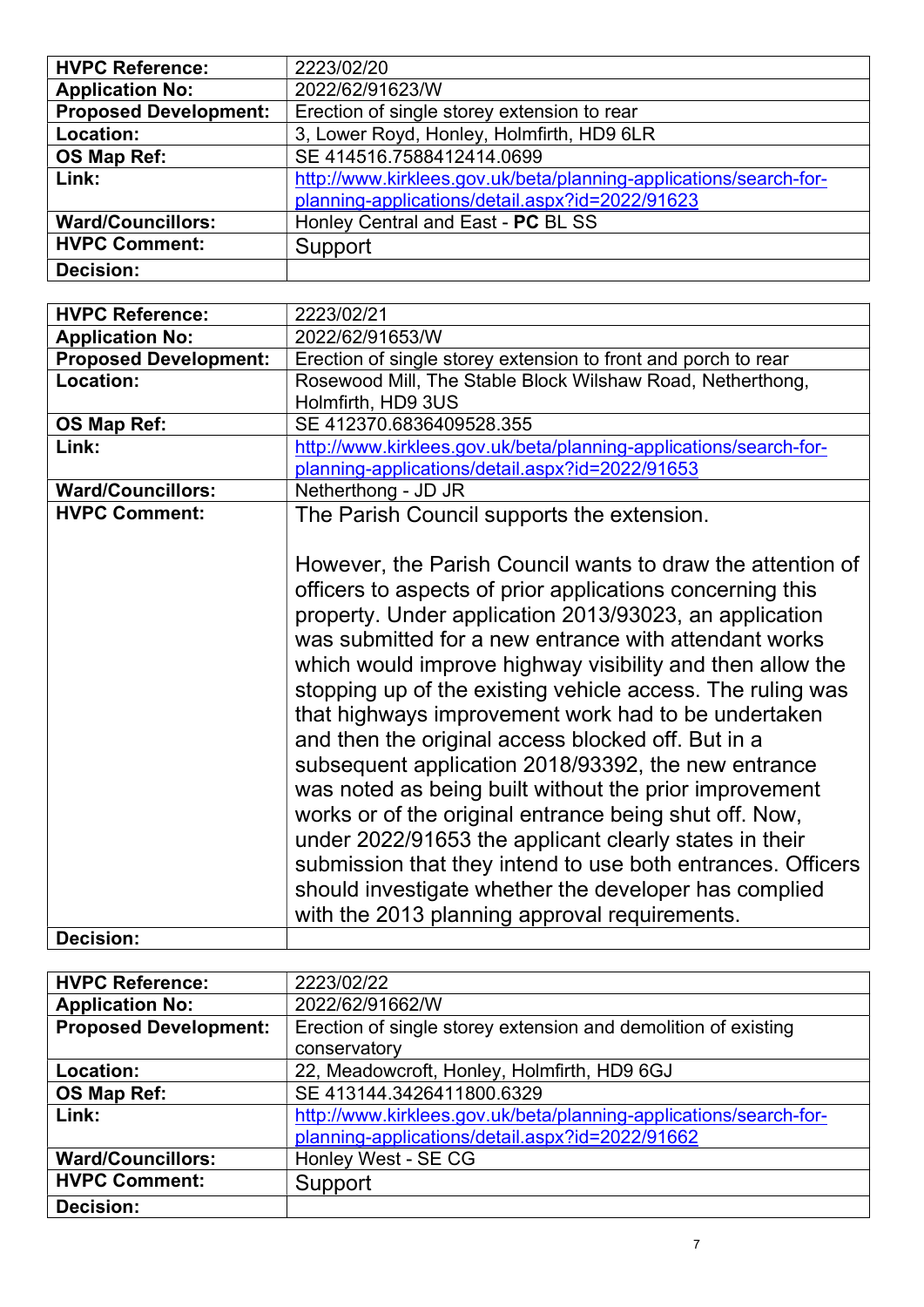| <b>HVPC Reference:</b>       | 2223/02/23                                                        |
|------------------------------|-------------------------------------------------------------------|
| <b>Application No:</b>       | 2022/62/91628/W                                                   |
| <b>Proposed Development:</b> | Erection of side extension and dormers to the rear, demolition of |
|                              | existing garage and associated works                              |
| Location:                    | Northcote, Briar Court, Holmfirth, HD9 2JJ                        |
| OS Map Ref:                  | SE 412885.0351407963.2942                                         |
| Link:                        | http://www.kirklees.gov.uk/beta/planning-applications/search-for- |
|                              | planning-applications/detail.aspx?id=2022/91628                   |
| <b>Ward/Councillors:</b>     | Upperthong - DC AW                                                |
| <b>HVPC Comment:</b>         | Support                                                           |
| Decision:                    |                                                                   |

| <b>HVPC Reference:</b>       | 2223/02/24                                                        |
|------------------------------|-------------------------------------------------------------------|
| <b>Application No:</b>       | 2022/62/90639/W                                                   |
| <b>Proposed Development:</b> | Change of use from agricultural land to dog exercise facility and |
|                              | erection of fence                                                 |
| Location:                    | Daisy Lea Grange, Daisy Lee Lane, Hade Edge, Holmfirth, HD9 2TD   |
| OS Map Ref:                  | SE 415071.5433405139.2997                                         |
| Link:                        | http://www.kirklees.gov.uk/beta/planning-applications/search-for- |
|                              | planning-applications/detail.aspx?id=2022/90639                   |
| <b>Ward/Councillors:</b>     | Scholes - MBI RPD                                                 |
| <b>HVPC Comment:</b>         | Oppose on the basis of the road safety danger at the              |
|                              | junction of Daisy Lee Lane and Penistone Road. The                |
|                              | Parish Council welcomed the additional information                |
|                              | regarding the opening hours and the terms of usage of the         |
|                              |                                                                   |
|                              | facility.                                                         |
| Decision:                    |                                                                   |

| <b>HVPC Reference:</b>       | 2223/02/25                                                        |
|------------------------------|-------------------------------------------------------------------|
| <b>Application No:</b>       | 2022/N /91847/W                                                   |
| <b>Proposed Development:</b> | Prior notification for demolition of dwelling                     |
| Location:                    | 18, Springwood Road, Thongsbridge, Holmfirth, HD9 7SJ             |
| OS Map Ref:                  | SE 415423.461409430.7154                                          |
| Link:                        | http://www.kirklees.gov.uk/beta/planning-applications/search-for- |
|                              | planning-applications/detail.aspx?id=2022/91847                   |
| <b>Ward/Councillors:</b>     | Wooldale - JB PD DG                                               |
| <b>HVPC Comment:</b>         | No observation. The Parish Council is disappointed by the         |
|                              | loss of a small property.                                         |
| <b>Decision:</b>             |                                                                   |

| <b>HVPC Reference:</b>       | 2223/02/26                                                         |
|------------------------------|--------------------------------------------------------------------|
| <b>Application No:</b>       | 2022/62/91741/W                                                    |
| <b>Proposed Development:</b> | Demolition of conservatory and erection of single storey extension |
|                              | and alterations and reconfiguration of garden                      |
| Location:                    | 53, Brownhill Lane, Holmbridge, Holmfirth, HD9 2QW                 |
| OS Map Ref:                  | SE 411504.9587405939.0937                                          |
| Link:                        | http://www.kirklees.gov.uk/beta/planning-applications/search-for-  |
|                              | planning-applications/detail.aspx?id=2022/91741                    |
| <b>Ward/Councillors:</b>     | Upper Holme Valley - KB TB                                         |
| <b>HVPC Comment:</b>         | Support                                                            |
| Decision:                    |                                                                    |